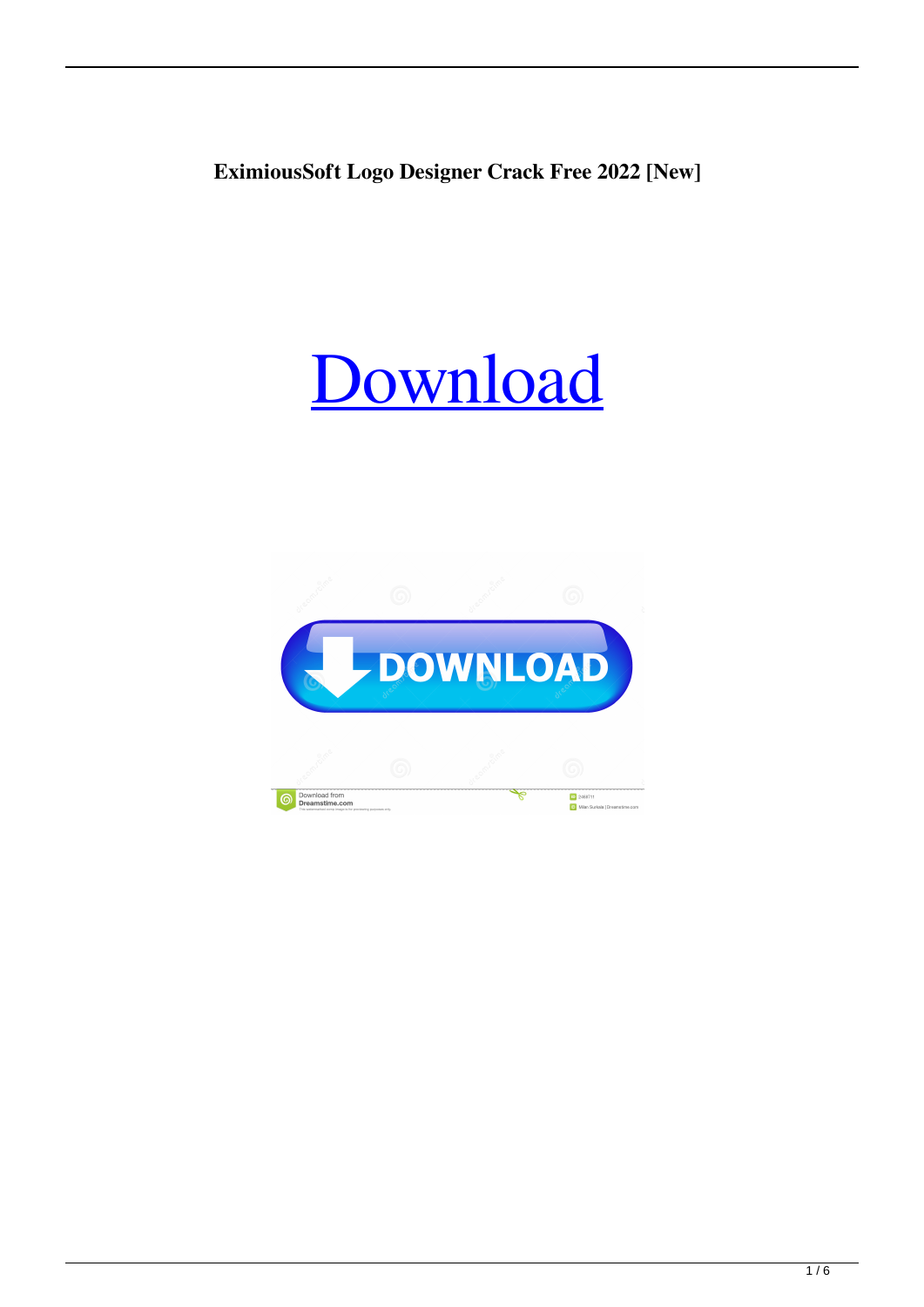### **EximiousSoft Logo Designer Crack + [Win/Mac] [Updated-2022]**

EximiousSoft Logo Designer Cracked Version allows you to create professional logo and icon images using a set of built-in tools. The program provides a wide range of user-friendly effects and tools to create professional logos, icons, and business images. Features: Create professional logos & icons for websites, banners, presentations and other purposes. Easily change the basic logo, color, font size and text. Insert graphics from a wide range of categories and insert clipart. Add and edit background and output format. Easily customize all of the logo's settings. Save the finished file in the format you specify. This lightweight and easy to use software is perfect for beginners, as well as advanced users. System Requirements: Compatible with Microsoft Windows, supports 32-bit and 64-bit editions of Windows XP, Vista, 7, 8, and 10. Memory: 1 GB Free Hard Disk Space: 1 GB Logo Designer Program does not require an in-depth knowledge of programming and thus can be used by anyone. Hurry up! Limited Offer: 3 Months + 60% off! Try the software before you buy it and get 60% off on the product's full price. Learn more about what you get with a MyLab's Elite MyLabs provides the most up-to-date and comprehensive labs on the market. The course content is delivered in an advanced mode in order to provide the learner with the best lab environment. All labs are based on real-world scenarios and make the most of popular operating systems and modern versions of popular software. Labs can be completed with a MyLab's Trainer who can help the learner to solve real-world problems and avoid common mistakes. With MyLabs Elite, you can customize the training according to your schedule. MyLabs is the only service to provide you with online assessments, instant feedback, access to online tracking, and an option to book dedicated support from a trainer. Labs Included: Create a Document-Based Website with Microsoft Word, Adobe Photoshop and the Web Create an Email with Gmail, Outlook, and Hotmail Access a Database with MySQL, Access, and SQL Server Create an Address Book with Address Book, Mac Address Book and Entourage Create a Presentation with PowerPoint, Keynote, and Prezi Create a Certificate with a Printable Template and

## **EximiousSoft Logo Designer**

KEYMACRO is a free graphics editor and image processor developed in C++ by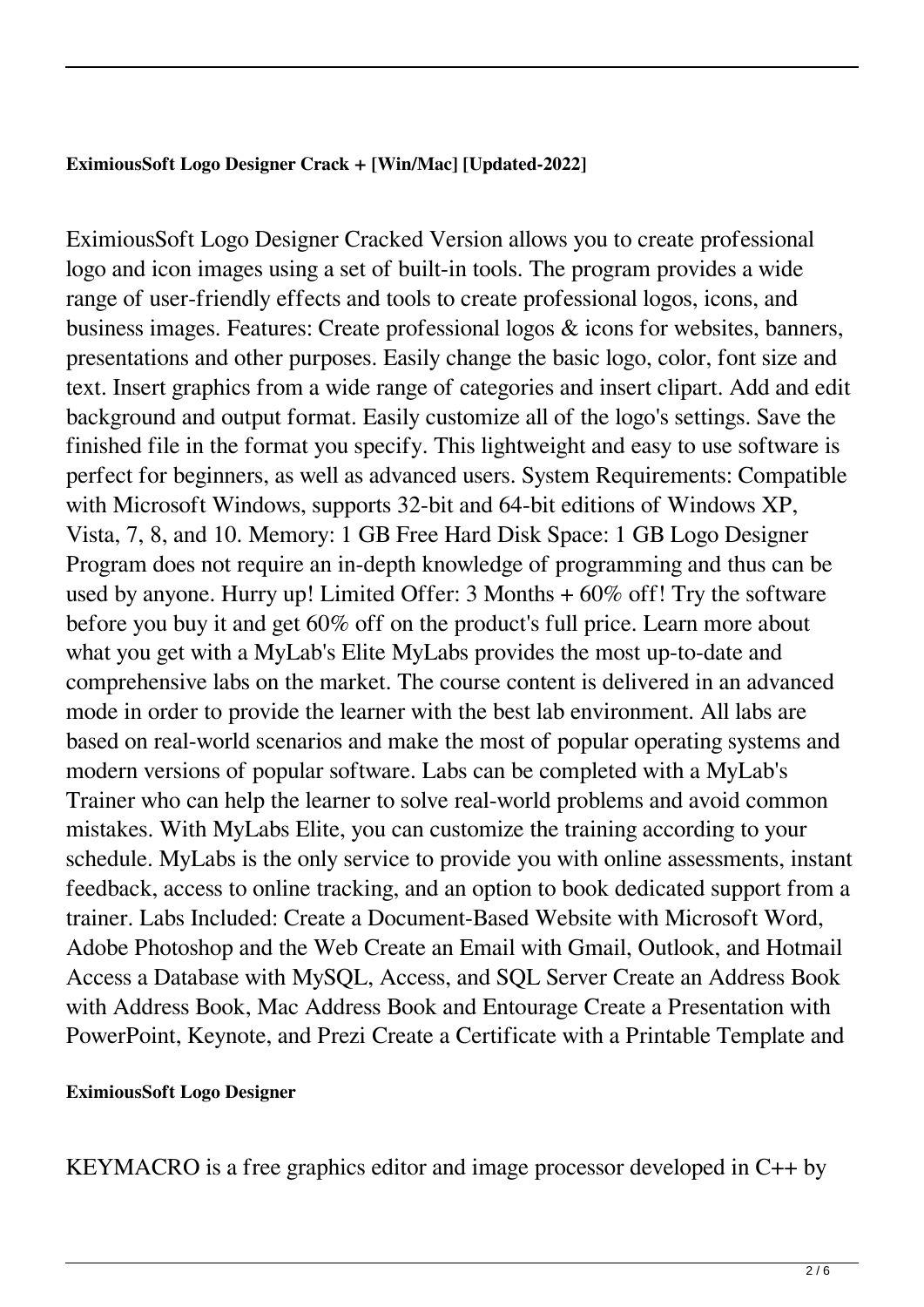Laurent Giancane. The program offers a wide array of tools for creating professional logos and graphics, including such features as a ruler, color swatches, automatic cropping and rotation, a color-grading engine, a simple 2D graphics editor with a history of operation, a regular expression search-and-replace, a template system, multi-file search and replace, text and font support, and more. The program features both vector and bitmap modes. The latter is used to make bitmaps in order to work faster. The user interface is pretty much standard. You can start a new project from scratch or use an existing template. During work, you can add shapes and perform various operations (e.g. resize, rotate, create groups) using a variety of tools, including straight lines, circles, arcs, squares, ovals, rectangles, polygons, bezier curves, ellipses, rounded corners, vector curves, and a ruler. Polaroid can be used to help you create a vector image (i.e. a wire-frame drawing). In bitmap mode, the app offers a vector tool and a photo-editing tool (e.g. straighten and crop) for easy image manipulation. It is also possible to place objects (e.g. text) over your image. When you finish, you can save your creation as an SVG, EPS, JPEG, PNG, or BMP file. The program offers a standard undo/redo system, an auto-save feature, and a multi-file search-and-replace feature. You can also create simple animations using objects. When a redo is called, the program moves objects to their default position. You can automatically create a new animation using the history of operation. You can even draw lines between frames. Furthermore, the program supports IFF, ICO, PSD, PSR, SVG, JPG, PNG, BMP, GIF, TIFF and TGA formats, as well as EXR, PCD and JPEG 2000. To sum it up KEYMACRO is easy to learn and use, but its price might seem a bit too high. As for its stability, it has been used without any issues for quite a while. It runs smoothly and doesn't slow down your system. The program has a good response time and performs well without causing your computer to hang, crash or pop 77a5ca646e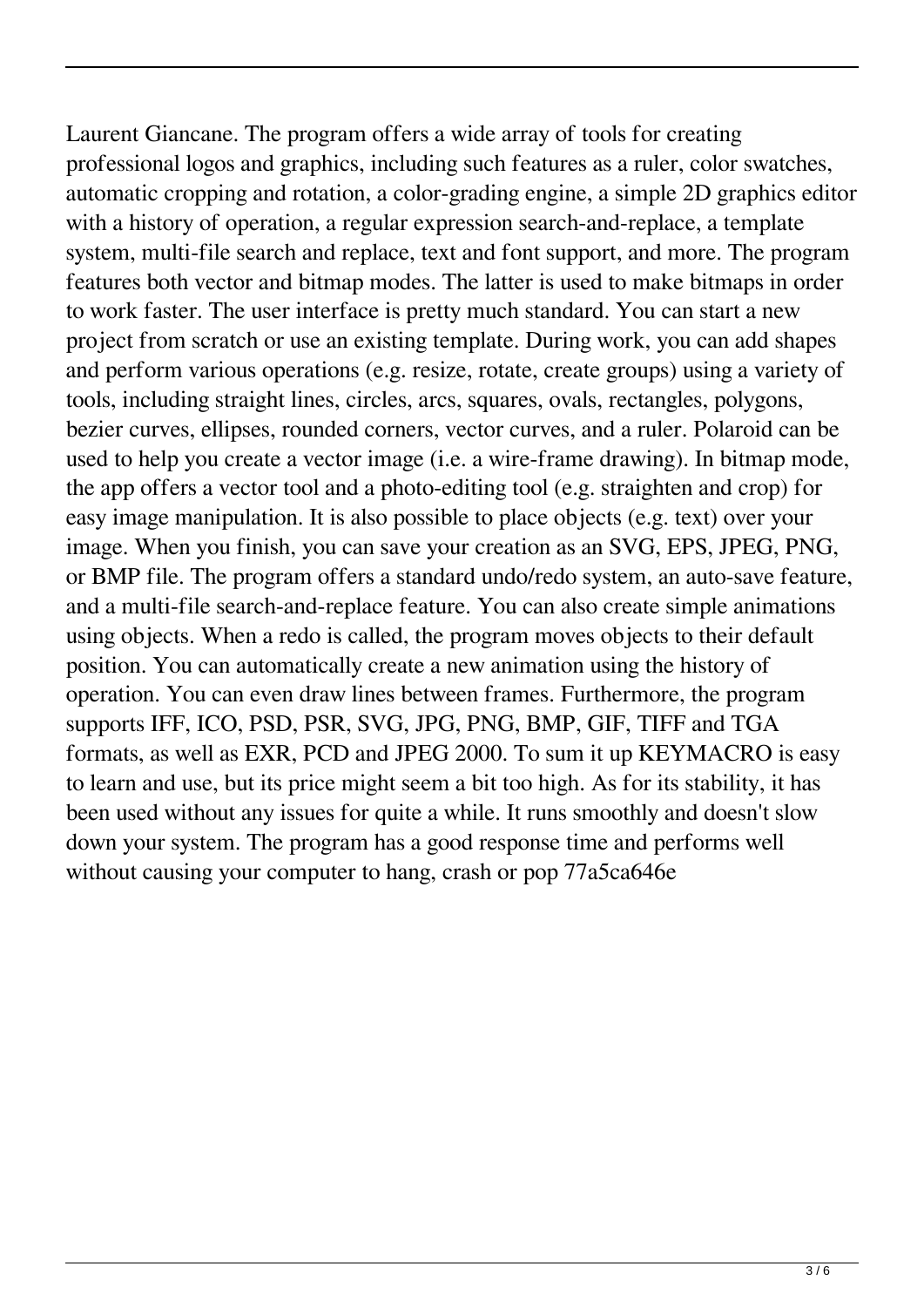### **EximiousSoft Logo Designer Crack + License Key**

Logo Designer 3D is an app for creating 3D logos in high quality. You can design it in several steps, making a number of various changes. In addition, the app includes a number of unusual features: • You can create 3D Logo in 3D Viewer mode. • You can preview the 3D logo in 2D view or 3D preview mode. • You can edit the 3D model and preview it in the view mode. • You can create 3D animations of your logo. published:21 Aug 2017 views:3709 Logo Designer 2018 is a fast and easy-touse logo maker. This professional logo design application can generate high-quality logos for you. Key features: # Registration is not required! # You do not need to install # Includes 50 pre-defined logo templates # Direct input of text in the logo template # Print ready logo (for the best output, we recommend using a label printer) # Settings are easily accessible # You can drag and drop objects into the logo template # The logo template can be viewed in 3D to see how it will look before you draw it. # Export logo to PDF, PNG, JPG and BMP # Export logo to XML or HTML for use in websites and HTML projects # When you are ready to print, you can export the logo to PDF, PNG, JPG and BMP # Export logo as vector PDF #...and much more! What can you do with Logo Designer? # 50+ pre-designed logo templates. They are logos from all categories (e.g. Bar, Fashion, Fashion Accessories, Health, Corporate, Travel, Landscapes, Nature, Events, Holiday, Vehicles, etc.) # Customizable logo # Exports to HTML5, CSS3, SVG, GIF, JPG, PNG, PDF, BMP, PSD, EPS and WebPA # Import and export from/to other design applications published:03 Dec 2017 views:2453 Logo designer with step-by-step video tutorial for beginners.  $\bullet \bullet$  If you enjoyed this video, please like. Subscribe for more: Website: You can also support me at Patreon: In this video we will

## **What's New In?**

Supporting and improving graphic design on computers has always been a passion of mine. And ever since I first learned about Adobe Photoshop, I was hooked. Since that time, I have strived to improve my skills and push myself to create a software that would make it as easy as possible to create professional graphics. I have taken that passion and that drive and created a graphics editor that is all about creating a simple experience for the user. No bells and whistles, but a simple drag and drop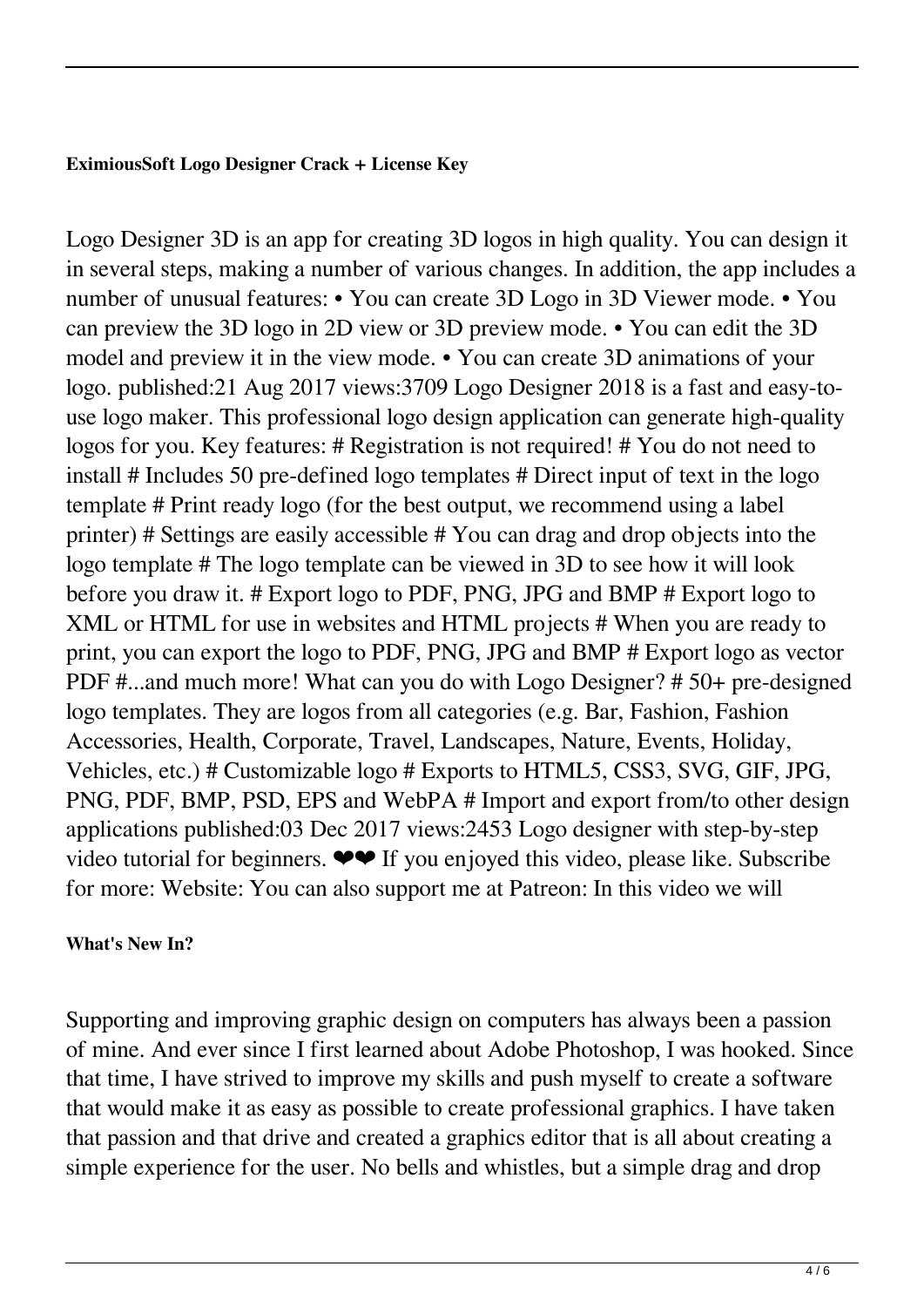interface to help you create the best looking graphics for the money. Worried about compatibility? I have tested my application on Win7, Win8, Win10, Mac OSX 10.9+, and Mac OSX 10.10+. App Details: App Store Rating 5 Last Updated 7 months ago Release Date July 30, 2016 Version 2.1 Screenshots Adobe Flash Required Reviews Brian Martin 8/20/2016 EximiousSoft Logo Designer I bought this product because it looked easy to use and came with an amazing set of templates that I could customize. Unfortunately, I was let down. The software is very slow and the templates aren't organized well and are difficult to navigate and use. They look great, but you can't really customize anything, so your best bet is to use the default template and add your own logo to it. I really like the way this software should have been priced. Adam 8/20/2016 EximiousSoft Logo Designer Love the app, I've been using it for almost a year now. Easy to use, the templates are great, and the client I just completed a set for needs a logo to go with their new store, I created one in less than 5 mins using this. Great app to add a logo to any site with no complications. Adam 8/20/2016 EximiousSoft Logo Designer Love the app, I've been using it for almost a year now. Easy to use, the templates are great, and the client I just completed a set for needs a logo to go with their new store, I created one in less than 5 mins using this. Great app to add a logo to any site with no complications. Eric 8/15/2016 EximiousSoft Logo Designer One of the easiest and best logo editor I've used. Very affordable and intuitive. iPhone Screenshot Customer Reviews Brian Martin 8/20/2016 EximiousSoft Logo Designer I bought this product because it looked easy to use and came with an amazing set of templates that I could customize. Unfortunately, I was let down. The software is very slow and the templates aren't organized well and